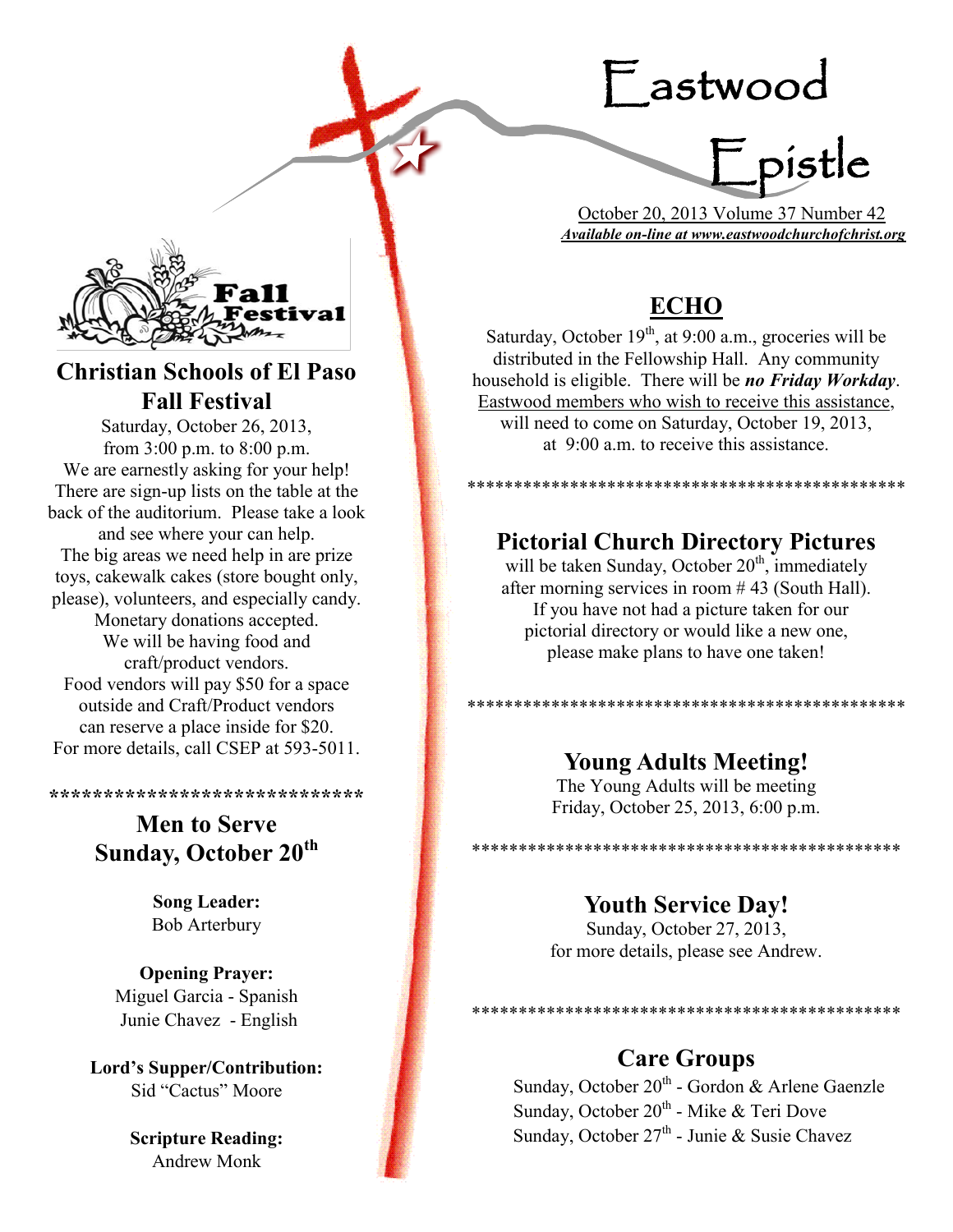# *Together*

**What do you fear?** When you go to the beach, do you keep a wary eye for sharks? Especially, if you saw the old movie *Jaws*, the night before. When a shark does attack, it makes the headline news of every TV station and newspaper. I recently read there are more people killed by dogs every year, than have been killed by sharks since shark attack records began.

Mindless or misdirected fears will keep us from doing the work that God wants us to do. We worry about the "what ifs" and hide from the duties" and opportunities which are ours. Our imaginations keep us frozen when there is nothing there to fear.

Churchill once said, "we have nothing to fear, but fear itself." He knew that fear immobilizes us. It was a time of real danger, but fear must not stop the English people from fighting Nazism.

Disciples live in a time of great danger. We always will. We may feel comfortable with the world, but it is always a lure to draw us from Jesus. Spiritual warfare is constant, the devil is continuously attacking. We must not grow weary or lose confidence.

The apostle Peter wrote, "But even if you should suffer for what is right, you are blessed. 'Do not fear what they fear; do not be frightened.' But in your hearts set apart Christ as Lord. Always be prepared to give an answer to everyone who asks you to give the reason for the hope that you have." 1 Peter 3:14-15.

Zechariah prophesied of Jesus will, "rescue us from the hand of our enemies, and to enable us to serve him without fear." Luke 1:74 *Charles M Clodfelter*

*Sunday Guests who registered - 6 Did you speak with them?*

**www.eastwoodchurchofchrist.org**

## **Schedule of Services**

Bible Class - 9:00 A.M. Ladies Bible Class Bible Study Worship - 10:00 A.M. 10:00 A.M. 7:00 P.M.

**Sunday Tuesday Wednesday**

## **Area TV Programs**

Fridays: 7:00 P.M. Channel #38 (Cable Channel #16) Sundays: 5:00 A.M. Inspiration Channel (Channel #364 Direct TV)

## **Our Sympathy**

We extend our heartfelt sympathy to Stephen & Janice Masters and family on the death of Janice's mother, Christina Godby, who passed away Monday, October 7, 2013. A memorial service conducted by Fr. Christopher Williams will be held on Saturday, October  $19<sup>th</sup>$  at  $11:00$  a.m. at Immaculate Conception Church, Alamogordo, NM. In lieu of flowers, memorial contributions may be sent to Alamogordo Home Health Care & Hospice, PO Drawer 29, Alamogordo, NM 88311 or the ALS Association at www.alsa.org Please keep the families in your prayers

### \*\*\*\*\*\*\*\*\*\*\*\*\*\*\*\*\*\*\*\*\*\*\*\*\*

We extend our sincere sympathy to our sister Amelia McDonald and families. Amelia's nephew who resided in Mexico, was killed last week in Mexico. Please keep the family in your prayers

### \*\*\*\*\*\*\*\*\*\*\*\*\*\*\*\*\*\*\*\*\*\*\*\*\*

We extend our heartfelt sympathy to our sister Erika Contreras and family. Erika's father, Omar Contreras, passed away at his home on Wednesday, September 25, 2013. Please keep the family in your prayers.

## **Baptism**

Olivia Rivera, 11762 Stone Castle, El Paso, TX 79936 Was baptized on Wednesday, October 9, 2013 **Welcome to the Family of God!** 

## **Thank You**

Kevin and I would like to thank you for your prayers. Kevin has new doctors, new and fewer medicines. He tires easily but feels a little better. Progress is very slow so please continue to keep him in your prayers. In Christian Love, Pat Holden \*\*\*\*\*\*\*\*\*\*\*\*\*\*\*\*\*\*\*\*\*\*\*\*

Thank you so much for all your prayers for my father, Omar, during his illness. Erica Contreras

> **Sunday, October 20, 2013 Speaker** - Charles Clodfelter **Sermon Topic** - *A Deeper Study of the Bible: Rightly Dividing the Word of Truth* **Scripture** - 2 Timothy 2:15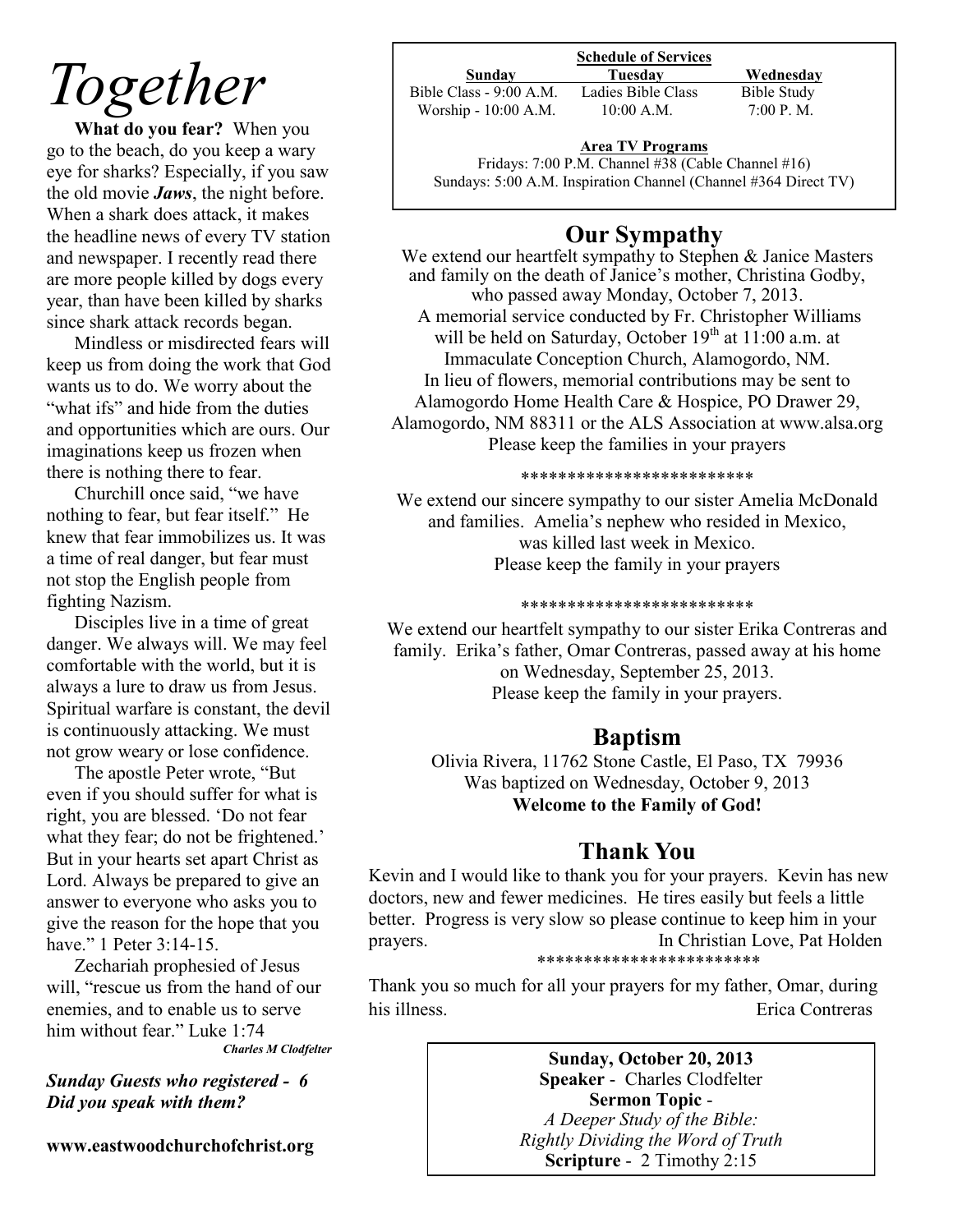

isten, Soul winners, DO NOT BE INTIMIDATED. Jesus tells us in<br>Matthew 28, to go. Actually, the form of the verb used here means,<br>we should already be going. Jesus assumes we will go, so He tells us<br>what to do when we go. I isten, Soul winners, DO NOT BE INTIMIDATED. Jesus tells us in Matthew 28, to go. Actually, the form of the verb used here means, we should already be going. Jesus assumes we will go, so He tells us meet with opposition. We are much more comfortable at church, in our "holy huddle". Talking about how we need to be going into all the world to share the gospel with others. It is easy to be a Christian in church. There is

no competition. Everyone agrees with you there.

 But what Jesus wants us to do is break our huddle and go out to where the people are. When it comes to evangelism, the issue is not just what happens in the "huddle" at church on Sunday mornings. The issue is whether you will take the "play". Jesus has called, therefore, put it to "play" on, Monday. Want to get into a holy huddle? Wednesday night at 7:00 p.m., Charles and Junie are having a huddle, check it out, but make sure you put the play in action on Thursday. Happy Fishing, Paul.



October 22 - Bobby Avery October 24 - Bryan Comaduran October 25 - Elizabeth Alcala October 25 - Susana Lester



 October 20 - Dale & Selma Tate October 20 - Leo & Elizabeth Alcala

 **Nursery Helpers for Sunday, October 20th** Ashley Clary and Daisy Clary





**Youth Costume Party**

The youth will be having a costume party on Friday, October 25, 2013, 6:00 PM. All teens are asked to wear a costume and bring a finger food.

# **Trunk or Treat**

Our annual Trunk or Treat will be held on the same date as CSEP's Fall Festival, *Saturday, October 26, 2013, from 3:00 p.m. to 8:00 p.m.* 

If you are willing to decorate your vehicle for this year's trunk or treat, please sign the list in the back of the auditorium. We are also in need of candy for the trunk or treat. Please bring all candy donations to the church office.

# **Ink Cartridges for Eastwood Youth**

Please remember to donate your used printer ink cartridges to Eastwood Youth Group. The donation bin is located in the foyer of the church.